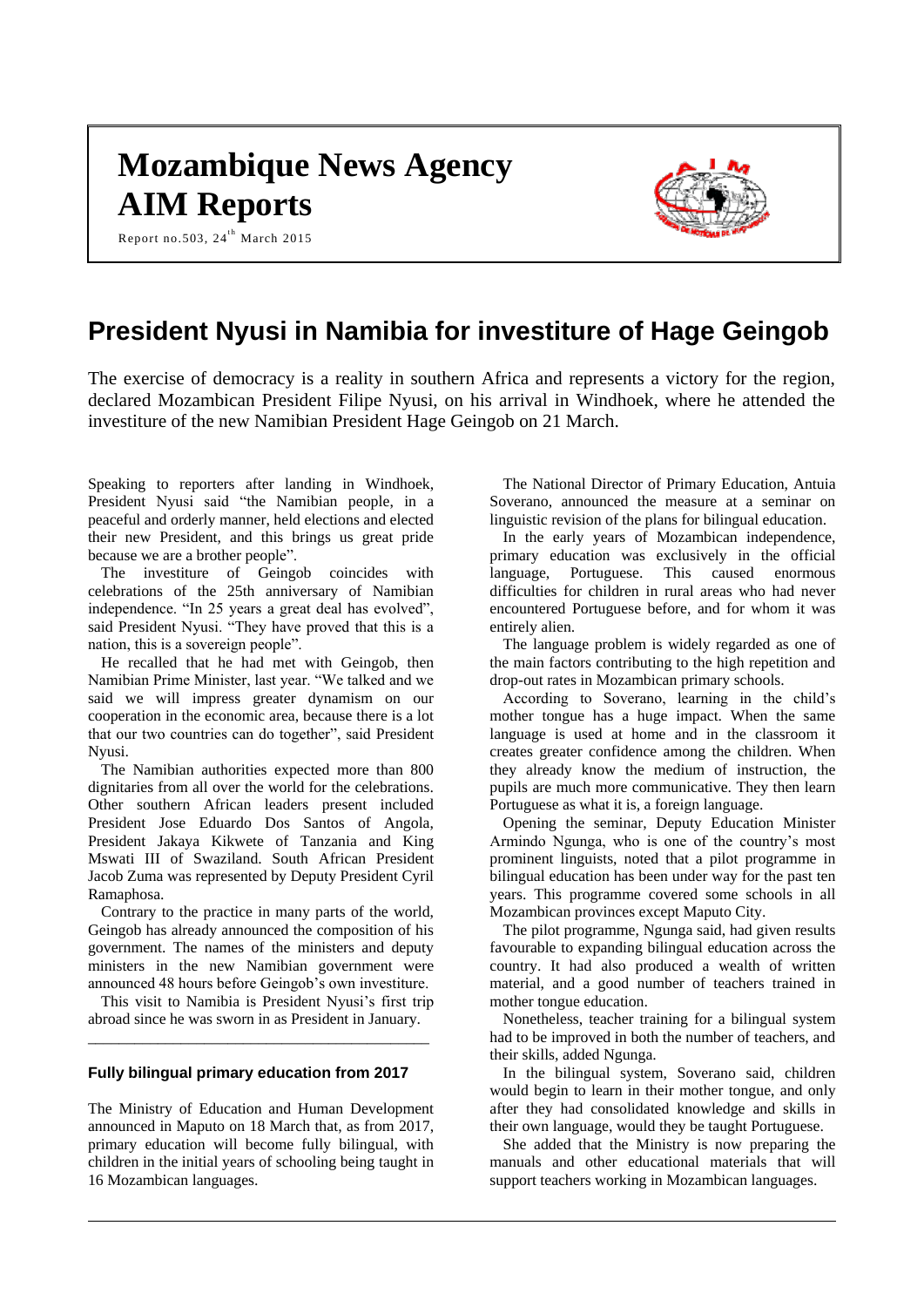#### **US\$30 million a year spent on medicines**

The Ministry of Health spends over US\$30 million a year on medicines according to Minister Nazaira Abdula.

The largest slice of this is US\$17 million to buy medicines for the country's hospitals and other fixed health units. But the network of fixed health units does not cover the entire country. Medicines must also be supplied for other health providers, most notably for the kits used by the village health workers. This pushes the total bill up to around US\$30 million.

Speaking in Maputo on 23 March at the opening of a meeting on revising the National List of Essential Medicines, Abdula said her ministry is concerned to rationalize its expenditure and maximize resources.

Revising the list was important, she said, since the current list, drawn up in 2010, is out of date. New drugs were now available – but it was not just a question of adding to the list.

"We need to condense the list of medicines, so that we buy what the public really needs", she said. This would cut costs and make it easier to control stocks.

Abdula stressed that the medicines on the current list are available with sufficient stocks.

# **Mozambican plant could be key to new cancer treatment**

A rare southern African bush has been shown to be effective in eliminating renal cancer cells.

The plant, Phyllanthus engleri, which is also known as spurred phyllanthus, is only found in Mozambique, Tanzania, Zambia, Malawi and Zimbabwe.

Researchers at the University of Leeds, in northern England, have found that a compound from the Phyllanthus engleri plant activates proteins in the human body that in turn destroy the cancerous cells.

The team, led by Professor David Beech, have discovered that the chemical, Englerin A, activates the TRPC4 protein and its close relative TRPC5. This triggers changes in the renal cancer cell which kills it.

According to Professor Beech, "Englerin A is particularly interesting because it is selective – it only kills renal cancer cells and a few other types of cancer cell. Other cell types are resistant to it, so we think Englerin A has a great deal of potential".

However, Professor Beech warns that the research has only taken place in the laboratory and that it would take several years to develop a drug.

The researcher was carried out in collaboration with the Max Planck Institute of Molecular Physiology in Dortmund and Freie Universität in Berlin, Germany.

There are around ten thousand cases of renal cancer diagnosed in Britain every year, with only half living ten years after diagnosis.

The fruit of Phyllanthus engleri is edible and other parts of the plant are used in traditional medicines. However, some parts are highly toxic and there are reports that people have committed suicide by smoking the roots.

#### **Outbreak of dengue fever in Nampula**

The Health Ministry on 16 March confirmed an outbreak of dengue fever in the northern province of Nampula.

Dengue fever, also known as breakbone fever, is a disease caused by the dengue virus which is carried by mosquitoes of the aedes genus, mainly the species aedes aegypti (different from the anopheles mosquito which carries malaria).

The disease causes fever, headaches, muscle and joint pains and a skin rash. It is not normally fatal, unless it develops into dengue haemorrhagic fever.

Currently there is no vaccine against dengue fever, and treatment relies on rehydration and, in severe cases, blood transfusions.

Speaking at a Maputo press conference, the deputy national director of public health, Benigna Matsinhe, said that so far 110 cases of dengue have been diagnosed in Nampula. There have been no deaths.

Matsinhe said that protective measures against the disease are similar to those taken against malaria. The key to stopping the spread of the disease was mosquito control.

The last Mozambican outbreak was in 2014 in the neighbouring province of Cabo Delgado. Here the disease was contained, and Matsinhe said those who worked on fighting dengue in Cabo Delgado are assisting the Nampula health authorities in dealing with the disease.

Dengue fever is found on all continents except Europe, and between 50 and 100 million people are infected every year.

Matsinhe also addressed the country's cholera outbreak, revealing that the number of new cases is declining in Nampula, Niassa and Tete provinces.

However, in the fourth province affected, Zambezia, where the outbreak started later, there has been a slight increase with 20 to 30 new cases diagnosed per day. On the positive side, the outbreak in Zambezia has not spread beyond the provincial capital, Quelimane.

Matsinhe said that a total of 6,205 cholera cases have been notified, and 49 of these patients have died. This is a lethality rate of 0.8 per cent.

She also announced that the number of malaria cases and of deaths from this disease have declined in comparison with last year's figures.

In 2014, from the start of the year until mid-March there were 1,091,408 cases of malaria identified, leading to 448 deaths. But in the same period this year there were only 906,368 notified cases of malaria and 273 deaths.

That is a reduction of 16 per cent in the number of cases, and of 39 per cent in the number of deaths.

Matsinhe attributed this success partly to the home spraying campaigns against mosquito. She also stressed the importance of sleeping under mosquito nets. Last year, the health authorities distributed three million bed nets during ante-natal consultations and in civic education campaigns.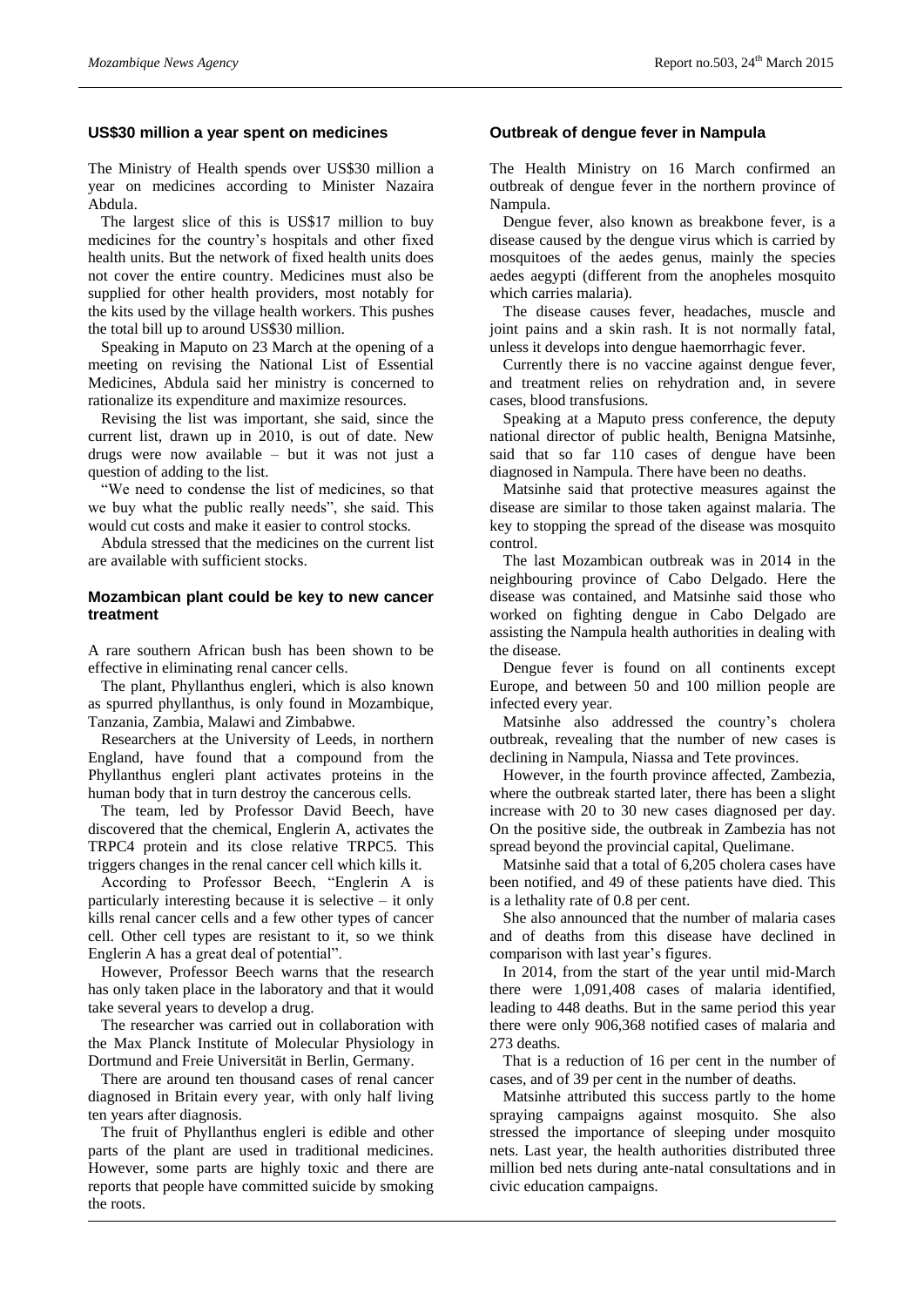# **Japan donates 10,000 tonnes of rice**

The Mozambican and Japanese governments signed an agreement in Maputo on 19 March under which Japan will donate 10,000 tonnes of rice, valued at US\$6.2 million.

The rice is commercial food aid. The money raised by selling the rice will be channelled into the building of infrastructures.

The programme will be coordinated by the Mozambican Ministry of Industry and Trade and the Japanese International Cooperation Agency (JICA).

According to Mozambique's Deputy Minister of Industry and Trade, Oscar Mitha, 6o per cent of the rice will be sold in the central and northern provinces severely affected by flooding earlier this year.

The rice will arrive from November, and will help reduce the pressures on the market at this time of year. Mozambique always has a deficit in rice – the gap between production and consumption is about 200,000 tonnes a year.

The deficit is particularly pressing in the last quarter of the year and the entry of a large donation at this time will ease the pressure for increased rice prices.

Japanese consul Jiro Marumashi stressed the problems caused by the floods, and added "We hope that this year's food aid will minimize the suffering of Mozambicans and will provide an opportunity for development programmes".

#### **Overloaded trucks damage to EN4 motorway**

Trans-African Concessions (TRAC), the South African company which operates the EN4 motorway from Maputo to the South African town of Witbank, has promised to invest 370 million meticais (US\$10.9 million) in rehabilitating a seven kilometre stretch of the motorway in the municipality of Matola.

This stretch is in very poor condition, much to the annoyance of motorists who have to pay tolls for using it. TRAC blames the problem on overloaded trucks.

TRAC spokesperson Fenias Mazive said that while trucks continue to disrespect weight limits, the roads they use will suffer early deterioration.

The police should put a stop to this. But somehow the practice of overloading continues.

Mazive added that there are trucks carrying building materials which are uncovered. As a result, sand and small stones are blown off the trucks and onto the road, adding to the damage to the surface of the motorway.

Although the stretch of road to be repaired is only seven kilometres long, the work will take until December.

Mazive recognized that the road works will cause added congestion, and so TRAC is insisting that the contractor must work day and night to complete the task.

The motorway is one of the main access routes into Maputo, and every day around 48,000 vehicles pass through the toll gate at the Maputo end.

# **Analyst warns low oil prices could hit bidding round**

The London based analysis company GlobalData has warned that Mozambique's fifth hydrocarbon licensing round may be affected by the low world prices for oil and natural gas.

However, the company's "Mozambique Upstream Fiscal and Regulatory Report" highlights the positive effects of revisions to Mozambique's upstream fiscal and regulatory regime, including the new Petroleum and Petroleum Tax Laws passed in 2014 and the renegotiation of the fiscal terms for the Rovuma Areas 1 and 4 Liquefied Natural Gas (LNG) projects.

The report states that "the country will be hoping that recent discoveries and its revised fiscal environment will create an investment boost during its latest bid round".

The fifth bidding round was launched simultaneously in Maputo and London on 23 October, and is now due to be closed on 30 April.

Fifteen blocks are on offer in this tender, and they cover a total area of 76,800 square kilometres. Three of the blocks in the new tender are in the Rovuma Basin, where the American company Anadarko and ENI of Italy have discovered huge reserves (about 200 trillion cubic feet so far) of natural gas off the coast of the northern province of Cabo Delgado.

The remaining 12 blocks are in the Mozambique Basin, eight offshore and four onshore. The Mozambique Basin covers an area of half a million square kilometres, stretching from the Zambezi Delta to the border with South Africa.

According to Reece Straker, GlobalData's Upstream Fiscal Analyst, "by providing fiscal stability to new and existing license holders, as well as the influential Rovuma projects, Mozambique has increased investor confidence. Not only will this stability directly encourage potential bidders, it will provide greater belief in the future development of LNG facilities associated with the huge Rovuma fields".

However, Straker warned that "the recent decline in oil and LNG prices is a substantial obstacle to investment and will have tempered expectations. Potential bidders are likely to be much more cautious with new investments, not least because many of the blocks on offer in this licensing round are in high-cost, ultra-deepwater areas".

Straker concluded "if the current challenges to ultradeepwater development prove too large for investors in this round, Mozambique may need to further amend its fiscal terms to kick-start development in promising areas. However, the government will be hoping to achieve some moderate success by providing a variety of areas as part of the round."

This is a condensed version of the AIM daily news service – for details contact pfauvet@live.com \_\_\_\_\_\_\_\_\_\_\_\_\_\_\_\_\_\_\_\_\_\_\_\_\_\_\_\_\_\_\_\_\_\_\_\_\_\_\_\_\_\_\_\_

\_\_\_\_\_\_\_\_\_\_\_\_\_\_\_\_\_\_\_\_\_\_\_\_\_\_\_\_\_\_\_\_\_\_\_\_\_\_\_\_\_\_\_\_